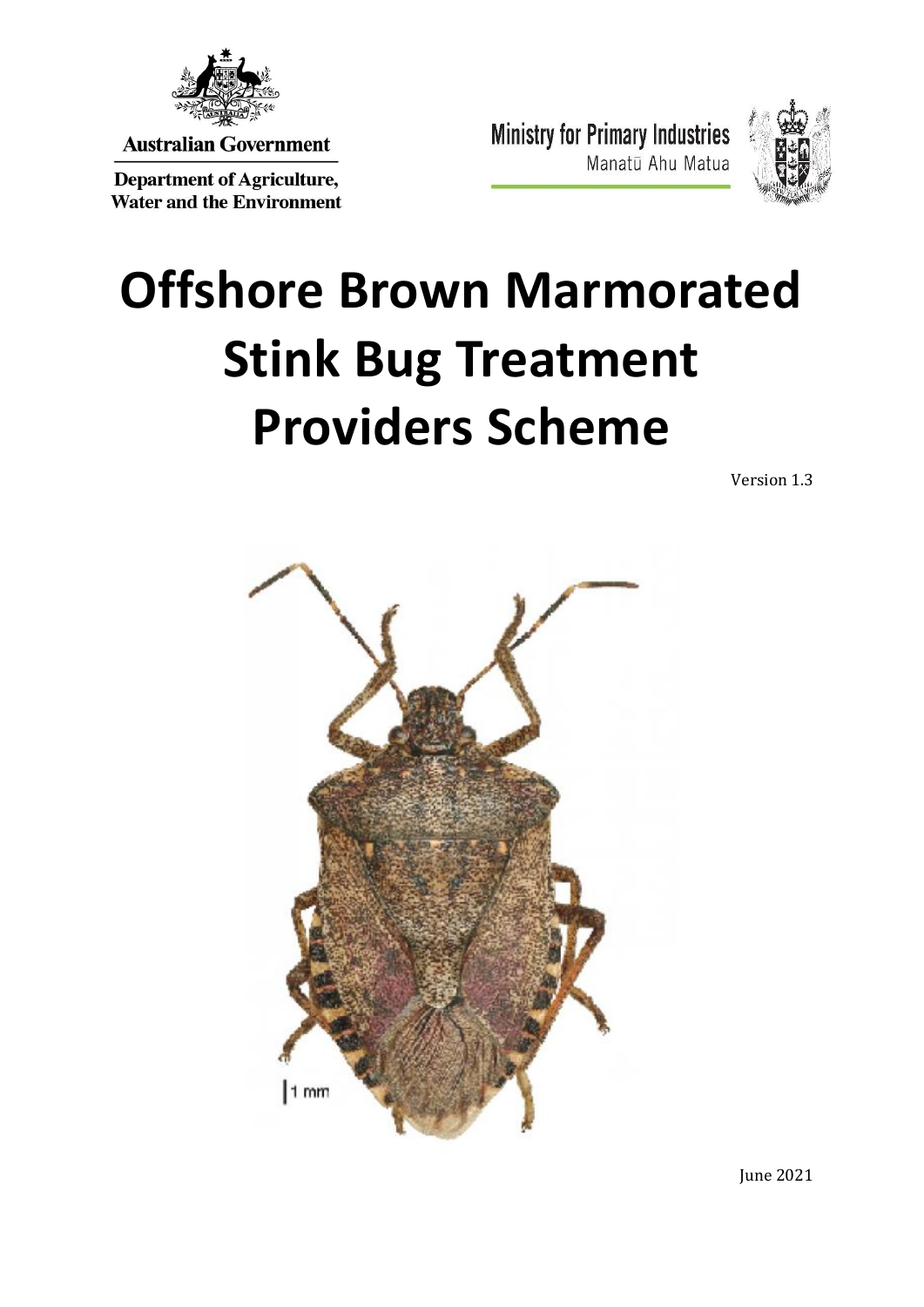© Commonwealth of Australia 2021

#### **Ownership of intellectual property rights**

Unless otherwise noted, copyright (and any other intellectual property rights, if any) in this publication is owned by the Commonwealth of Australia (referred to as the Commonwealth).

#### **Creative Commons licence**

All material in this publication is licensed under a Creativ[e Commons Attribution 4.0 International Licence](https://creativecommons.org/licenses/by/4.0/legalcode) except content supplied by third parties, logos and the Commonwealth Coat of Arms.

Inquiries about the licence and any use of this document should be emailed t[o copyright@agriculture.gov.au.](mailto:copyright@agriculture.gov.au)



#### **Cataloguing data**

This publication (and any material sourced from it) should be attributed as: Department of Agriculture, Water and the Environment 2021, *Offshore Brown Marmorated Stink Bug Treatment Providers Scheme*, Canberra. CC BY 4.0.

This publication is available a[t http://www.agriculture.gov.au/import/before/pests/brown-marmorated-stink-bugs.](http://www.agriculture.gov.au/import/before/pests/brown-marmorated-stink-bugs)

Department of Agriculture, Water and the Environment Postal address GPO Box 858 Canberra ACT 2601 Telephone 1800 900 090 We[b agriculture.gov.au](http://agriculture.gov.au/)

The Australian Government acting through the Department of Agriculture, Water and the Environment has exercised due care and skill in preparing and compiling the information and data in this publication. Notwithstanding, the Department of Agriculture, Water and the Environment, its employees and advisers disclaim all liability, including liability for negligence and for any loss, damage, injury, expense or cost incurred by any person as a result of accessing, using or relying on any of the information or data in this publication to the maximum extent permitted by law.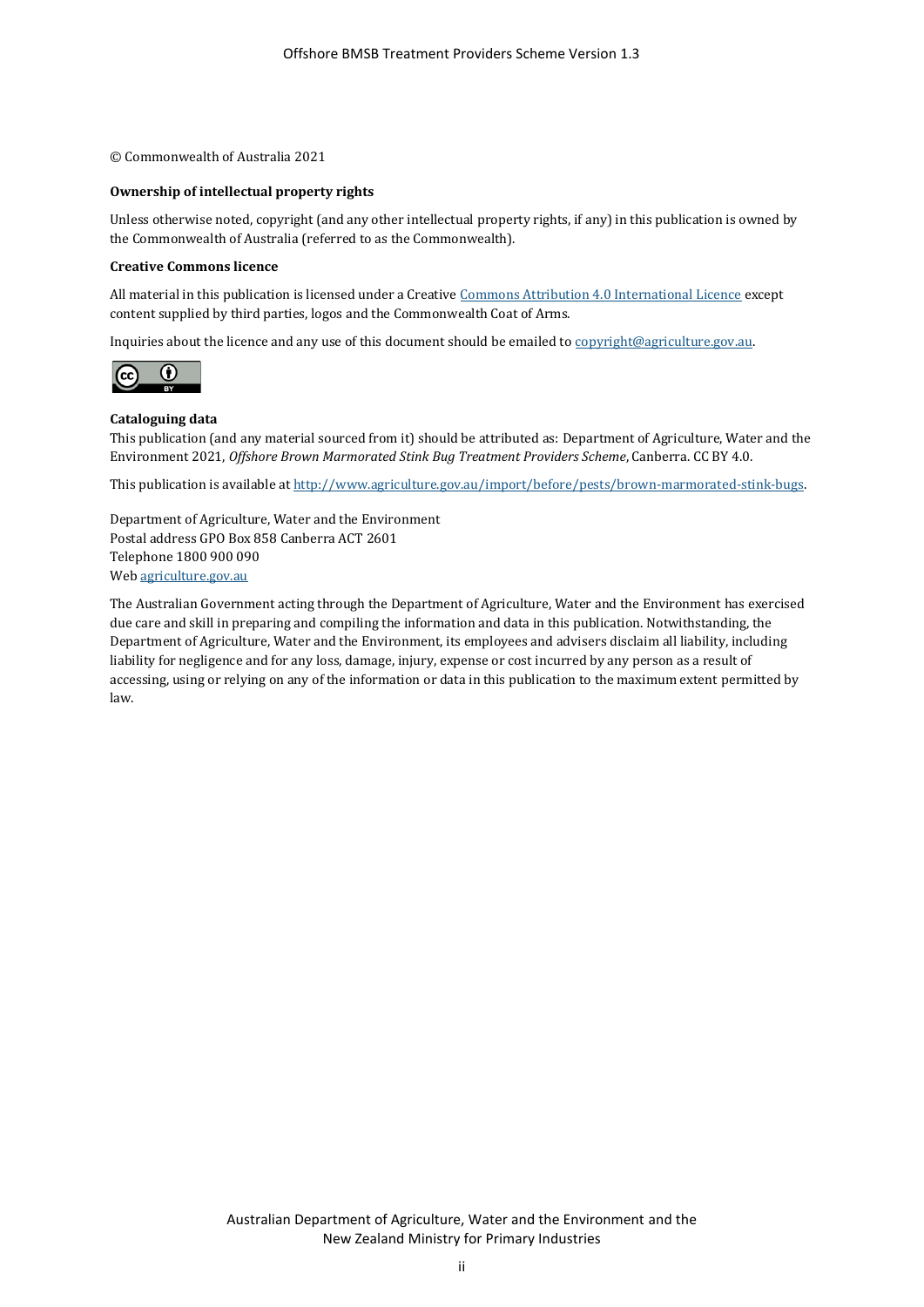# Contents

| 1. | ${\bf Purpose}\ _{\bf m}{\bf =\ }{\bf 1}$                                                                                                                                                                                                                                                                                                                                                           |  |
|----|-----------------------------------------------------------------------------------------------------------------------------------------------------------------------------------------------------------------------------------------------------------------------------------------------------------------------------------------------------------------------------------------------------|--|
| 2. |                                                                                                                                                                                                                                                                                                                                                                                                     |  |
| 3. |                                                                                                                                                                                                                                                                                                                                                                                                     |  |
| 4. |                                                                                                                                                                                                                                                                                                                                                                                                     |  |
| 5. |                                                                                                                                                                                                                                                                                                                                                                                                     |  |
| 6. |                                                                                                                                                                                                                                                                                                                                                                                                     |  |
| 7. |                                                                                                                                                                                                                                                                                                                                                                                                     |  |
| 8. |                                                                                                                                                                                                                                                                                                                                                                                                     |  |
| 9. | ${\bf \textbf{Compliance management} \textbf{} \textbf{} \textbf{} \textbf{} \textbf{} \textbf{} \textbf{} \textbf{} \textbf{} \textbf{} \textbf{} \textbf{} \textbf{} \textbf{} \textbf{} \textbf{} \textbf{} \textbf{} \textbf{} \textbf{} \textbf{} \textbf{} \textbf{} \textbf{} \textbf{} \textbf{} \textbf{} \textbf{} \textbf{} \textbf{} \textbf{} \textbf{} \textbf{} \textbf{} \textbf{}$ |  |
|    |                                                                                                                                                                                                                                                                                                                                                                                                     |  |
|    |                                                                                                                                                                                                                                                                                                                                                                                                     |  |
|    |                                                                                                                                                                                                                                                                                                                                                                                                     |  |
|    |                                                                                                                                                                                                                                                                                                                                                                                                     |  |
|    |                                                                                                                                                                                                                                                                                                                                                                                                     |  |
|    |                                                                                                                                                                                                                                                                                                                                                                                                     |  |
|    |                                                                                                                                                                                                                                                                                                                                                                                                     |  |
|    |                                                                                                                                                                                                                                                                                                                                                                                                     |  |
|    |                                                                                                                                                                                                                                                                                                                                                                                                     |  |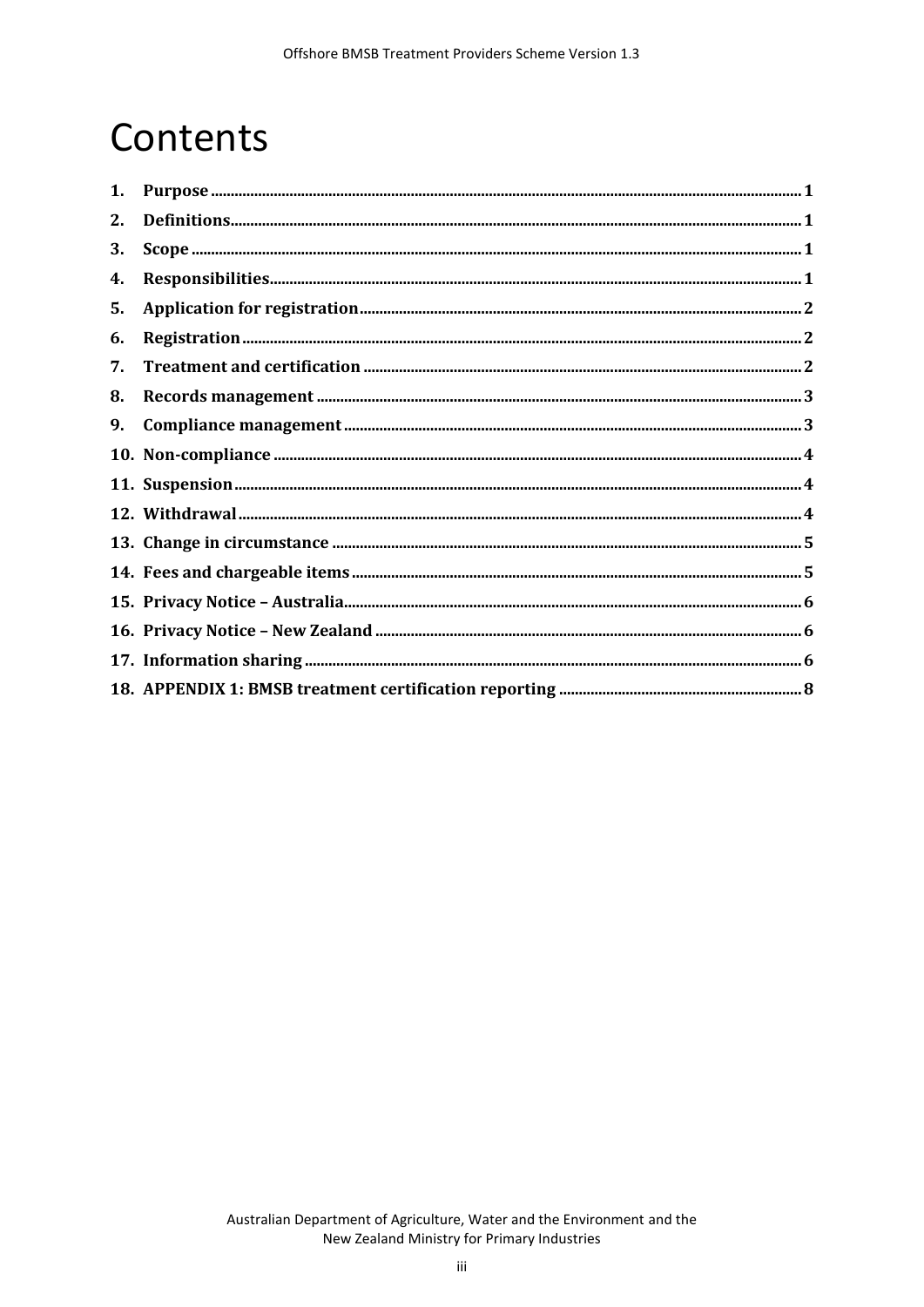# <span id="page-3-0"></span>1. Purpose

Australia and New Zealand have biosecurity measures to prevent the arrival and establishment of the Brown Marmorated Stink Bug (BMSB). The *Offshore Brown Marmorated Stink Bug Treatment Providers Scheme* (the scheme) establishes minimum standards for biosecurity treatments for BMSB conducted outside of Australia and New Zealand.

Australia and New Zealand have aligned their BMSB biosecurity treatmen[t minimum standards.](http://www.agriculture.gov.au/import/arrival/treatments/treatments-fumigants)  The *Offshore Brown Marmorated Stink Bug Treatment Providers Scheme,* aims to:

- 1.1 set out the process for Australia and New Zealand to determine suitability of the offshore BMSB treatment providers (providers) to perform offshore BMSB treatments of goods to be imported into Australia and/or New Zealand.
- 1.2 effectively manage biosecurity risks of BMSB risk goods imported into Australia or New Zealand.
- 1.3 define the provider's ongoing compliance requirements.
- 1.4 set out the ways in which Australia and New Zealand will cooperate, share information, and make decisions about offshore BMSB treatments.

# <span id="page-3-1"></span>2. Definitions

- 2.1 The provider means a biosecurity treatment provider registered under the process set out in this scheme.
- 2.2 The department means the Australian Government Department of Agriculture, Water and the Environment.
- 2.3 NZ MPI means the New Zealand Ministry for Primary Industries.
- 2.4 Terms used in this document are defined in th[e Approved arrangements glossary](http://www.agriculture.gov.au/import/arrival/arrangements/glossary) on the department's website.

# <span id="page-3-2"></span>3. Scope

- 3.1 The scheme applies to:
	- registered offshore BMSB treatment providers
	- the treatment of goods where the department and/or NZ MPI require biosecurity treatments for BMSB.

# <span id="page-3-3"></span>4. Responsibilities

- 4.1 The provider is responsible for the treatment of goods in accordance with the requirements set out in this policy.
- 4.2 The provider is responsible for ensuring that operations comply with any relevant domestic and international regulatory requirements.
- 4.3 All documentation must be provided in English. If the original documentation is not written in English, both the original version and an English translated version must be provided.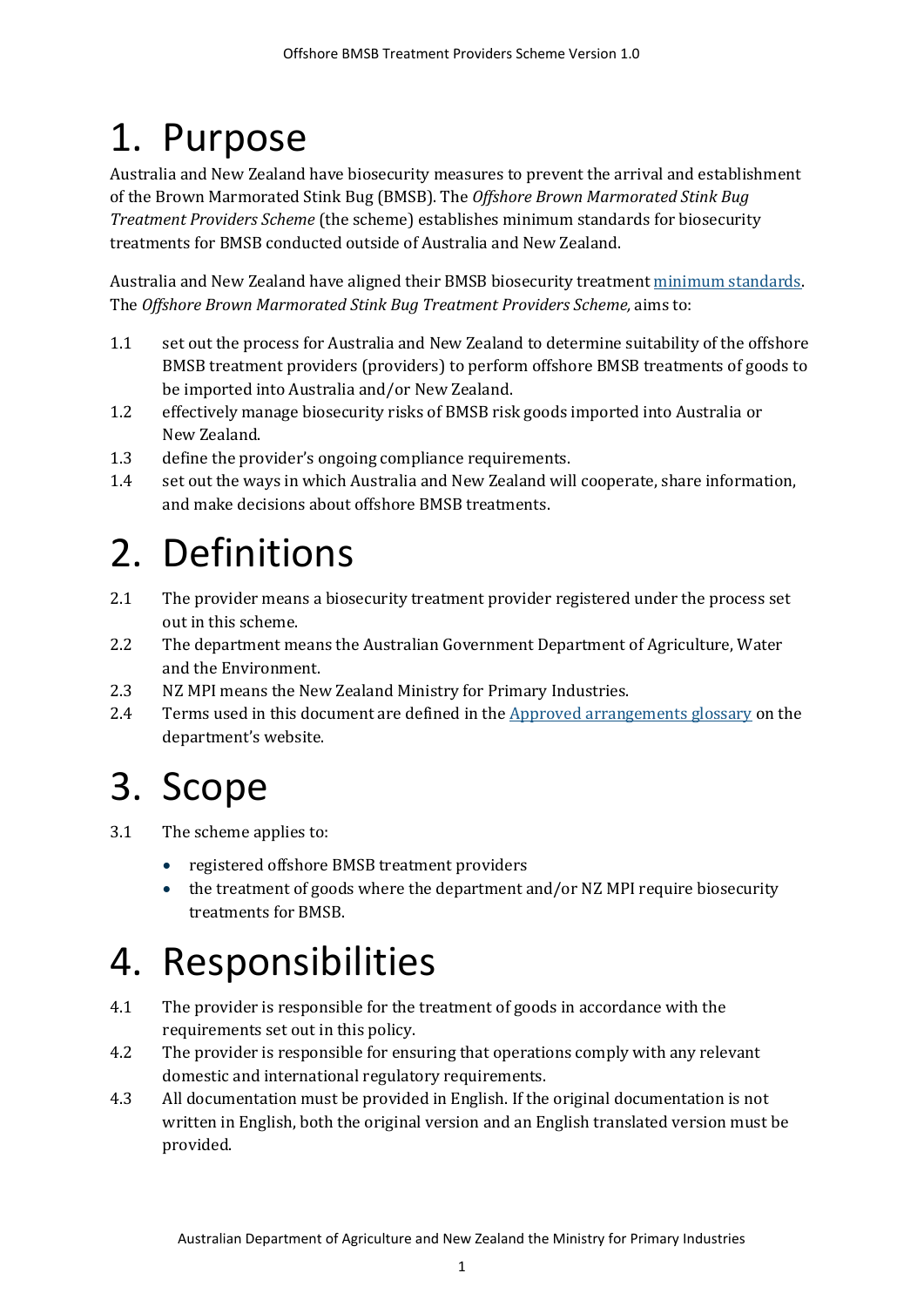4.4 All communications with the department or NZ MPI regarding a providers' participation in the scheme must be made directly by the provider.

# <span id="page-4-0"></span>5. Application for registration

5.1 To be considered for registration, the provider must complete an Offshore Brown [Marmorated Stink Bug Treatment Providers Scheme application.](http://www.agriculture.gov.au/bmsb)

# <span id="page-4-1"></span>6. Registration

- 6.1 The provider's suitability for registration under the scheme will be determined through assessment of an application form, any supplementary documentation, compliance history where relevant and the results of any remote or on-site compliance verification where relevant.
- 6.2 A remote or on-site compliance assessment may be conducted to confirm that the provider's facilities and procedures, including all equipment and operating procedures, meet the requirements as per Section 9 of this document. This will be conducted at the provider's expense as per Section 14 of this document.
- 6.3 If the provider is deemed unsuitable, they will be notified in writing.
- 6.4 Where a relevant treatment scheme managed by the department or NZ MPI already exists in the provider's country, the provider must be registered on that scheme prior to being considered for registration onto the Offshore BMSB Treatment Providers Scheme.
- 6.5 If the provider is deemed suitable, it will be required to sign a letter of agreement acknowledging its obligations under the scheme.
- 6.6 Once the provider has signed and returned the letter of agreement, it will be added to the acceptable offshore BMSB treatment providers list on the department and NZ MPI's websites and be allocated an Entity Identifier (AEI).
- 6.7 Re-registration will be required annually. The information required for re-registration may vary depending on previous compliance.
- 6.8 If the provider ceases to operate, it must notify the department and NZ MPI in writing. The provider will be listed as withdrawn from the acceptable offshore BMSB treatment providers list.

# <span id="page-4-2"></span>7. Treatment and certification

- 7.1 BMSB treatments conducted under this scheme must comply with the requirements of the scheme, the BMSB treatment schedules/rates and the relevant treatment methodology from the following list:
	- Methyl bromide fumigation methodology
	- Sulfuryl fluoride fumigation methodology
	- Heat treatment methodology.

Treatment methodologies are available at:

[www.agriculture.gov.au/import/arrival/treatments/treatments-fumigants](http://www.agriculture.gov.au/import/arrival/treatments/treatments-fumigants) or [www.mpi.govt.nz/importing/border-clearance/transitional-and-containment](http://www.mpi.govt.nz/importing/border-clearance/transitional-and-containment-facilities/find-treatment-options-and-suppliers/)[facilities/find-treatment-options-and-suppliers/](http://www.mpi.govt.nz/importing/border-clearance/transitional-and-containment-facilities/find-treatment-options-and-suppliers/)

> Australian Department of Agriculture, Water and the Environment and the New Zealand Ministry for Primary Industries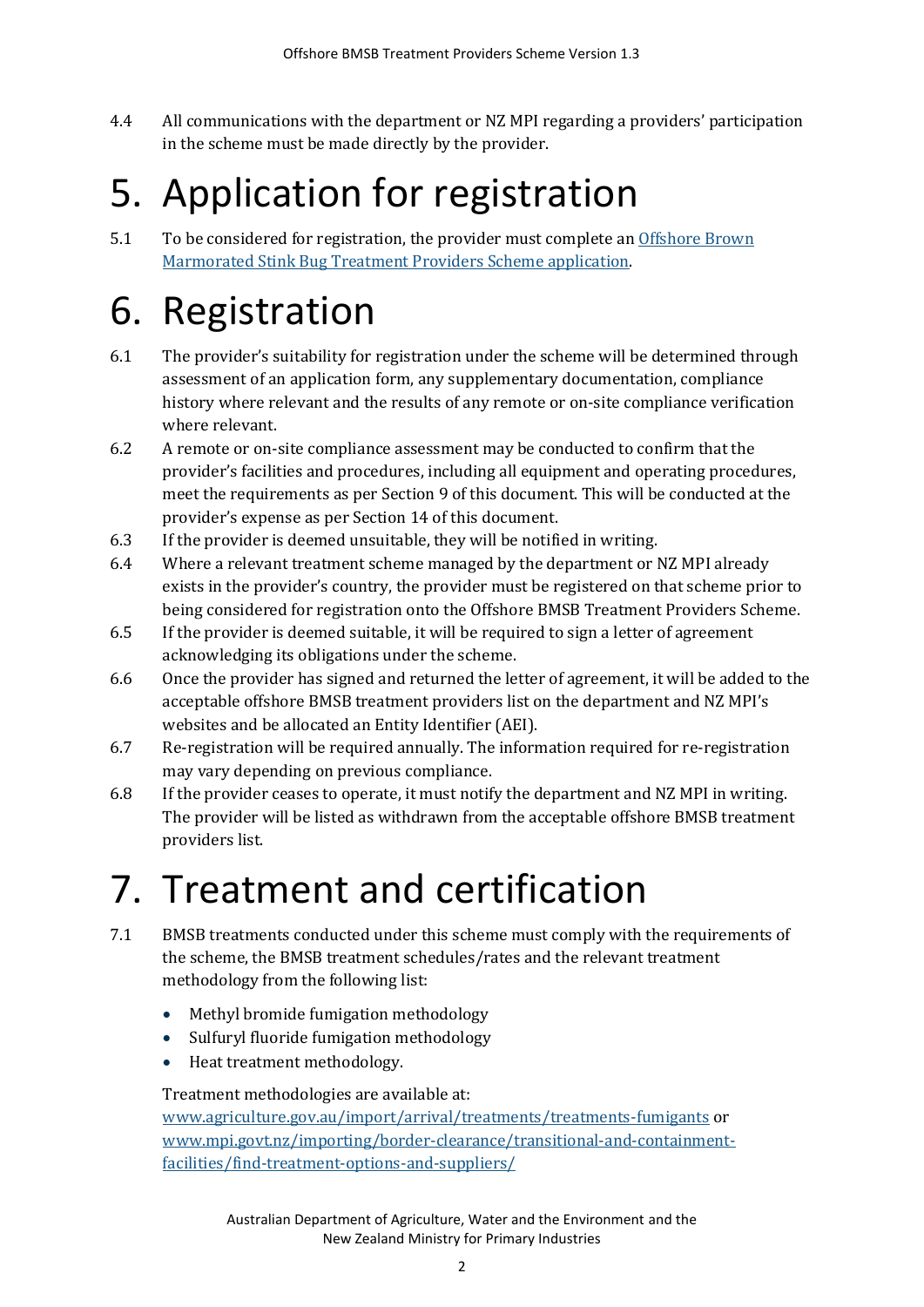- 7.2 Accurate treatment certification must be created for each treatment.
- 7.3 The treatment provider's AEI must be clearly recorded on all certification.
- 7.4 All BMSB treatment certification for Australian bound goods must be provided to the department within 14 days of the treatment being completed – see appendix 1.

#### <span id="page-5-0"></span>8. Records management

- 8.1 The provider must ensure that the following documents are made available to the department and/or NZ MPI within 3 working days of request:
	- signed letter of agreement as per Section 6 of this document
	- individual treatment records, data and certification
	- equipment and consumables purchase records
	- equipment calibration records.
- 8.2 All records must be maintained for a minimum of two years.

### <span id="page-5-1"></span>9. Compliance management

- 9.1 The department and NZ MPI may conduct remote or on-site compliance assessments.
- 9.2 Remote or on-site compliance assessments may be required:
	- for initial scheme registration
	- for the extension of existing scheme registration
	- for reinstatement following a period of suspension or withdrawal
	- for compliance verification random or targeted.
- 9.3 Remote or on-site compliance assessments will be conducted by department or NZ MPI officers, or their agent.
- 9.4 Remote or on-site compliance assessments can include, but are not limited to, the assessment of the provider's:
	- equipment and site suitability
	- operating procedures
	- treatment records and treatment certification
	- equipment suitability and calibration
	- records management
	- treatment practices
	- compliance requirements knowledge and understanding.
- 9.5 The department and NZ MPI may consider any relevant information or documentation, including in relation to regulatory compliance performance outside of the scheme, in determining the provider's suitability to maintain active registration.
- 9.6 All costs incurred by the department and/or NZ MPI in conducting remote or on-site compliance assessments will be charged to the provider, unless otherwise notified.
- 9.7 For on-site compliance assessments the provider must provide a safe working environment at all times during a compliance assessment.
- 9.8 The department and NZ MPI may require the provider to complete and pass online or face-to-face BMSB training.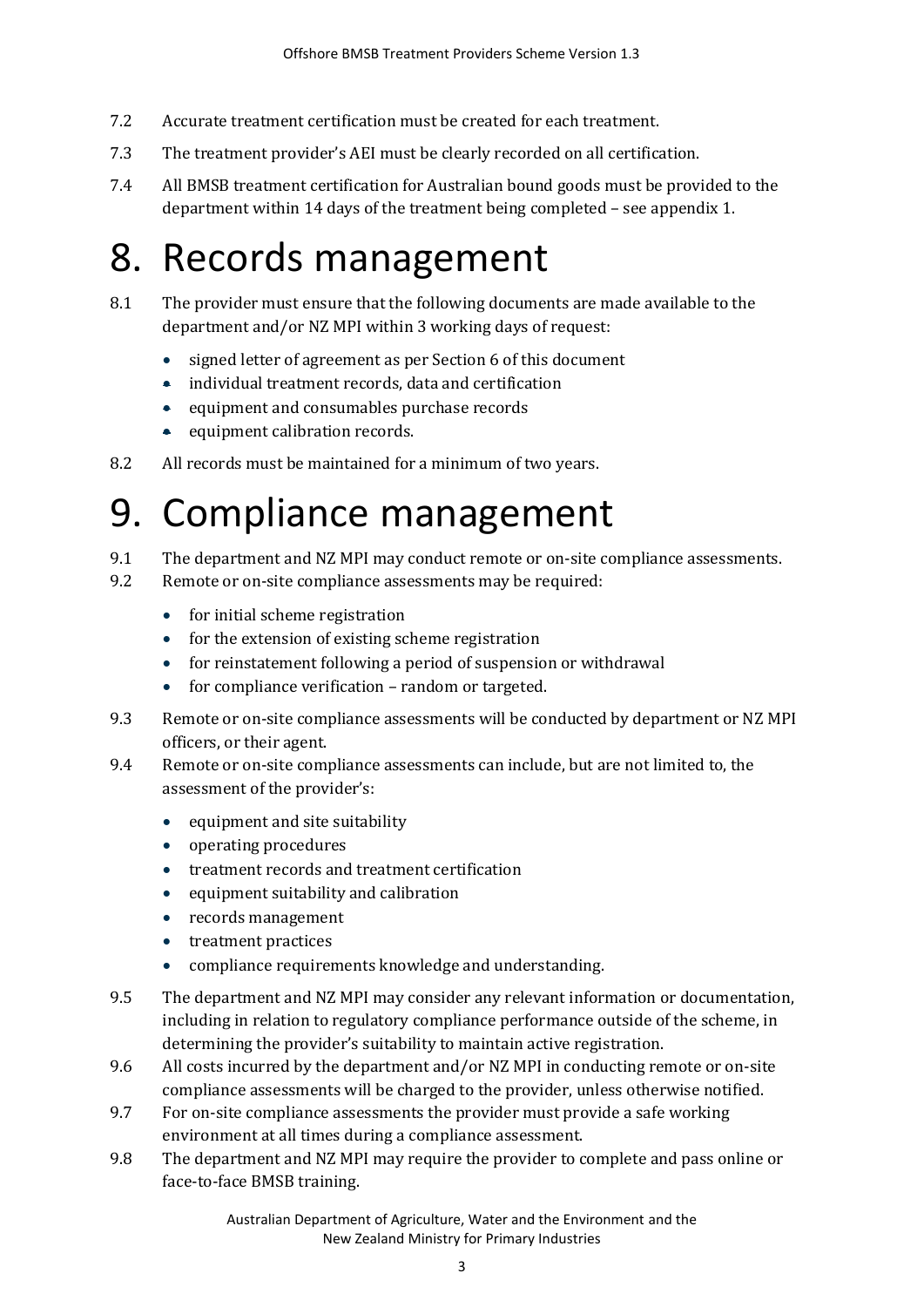- 9.9 BMSB training may be required:
	- as part of the provider's registration
	- ongoing compliance management.

#### <span id="page-6-0"></span>10.Non-compliance

- 10.1 The department or NZ MPI may refer consignments treated by the provider for onshore verification.
- 10.2 The provider will be notified if a non-compliance is detected.
- 10.3 Following the identification of non-compliance, the department and/or NZ MPI may refer any consignments treated by the provider for any action considered reasonable.

### <span id="page-6-1"></span>11.Suspension

- 11.1 The department and/or NZ MPI may suspend the provider for failure to comply with the scheme.
- 11.2 The provider may be suspended when:
	- live pests are detected that indicate the provider is at fault
	- non-compliance is identified and the department and/or NZ MPI loses confidence in the provider's capacity to conduct effective treatments
	- during an on-site or remote compliance assessment, the provider cannot demonstrate compliance with the scheme.
- 11.3 In response to a suspension, the department and NZ MPI will take measures to manage the potential biosecurity risk of any goods treated by a suspended provider. e.g. goods "in-transit' will require retreatment on arrival.
- 11.4 If suspended, the provider must demonstrate compliance before being eligible for reinstatement.
- 11.5 Where a treatment provider is suspended from the scheme or another scheme managed by the department or NZ MPI, the suspension may be applied across all schemes.
- 11.6 Following reinstatement after a period of suspension, the department and/or NZ MPI may refer any consignments treated by the provider for any action it considers reasonable to verify compliance.

### <span id="page-6-2"></span>12.Withdrawal

- 12.1 The provider can withdraw from the scheme voluntarily.
- 12.2 The department and/or NZ MPI may withdraw the provider for failure to comply with the scheme.
- 12.3 The provider may be withdrawn when:
	- it notifies the department or NZ MPI that it no longer wishes to participate in the scheme
	- it fails to provide records requested by the department and/or NZ MPI within 3 working days
	- it fails to comply with any non-treatment related scheme compliance requirements, e.g., online, or face-to-face training.

Australian Department of Agriculture, Water and the Environment and the New Zealand Ministry for Primary Industries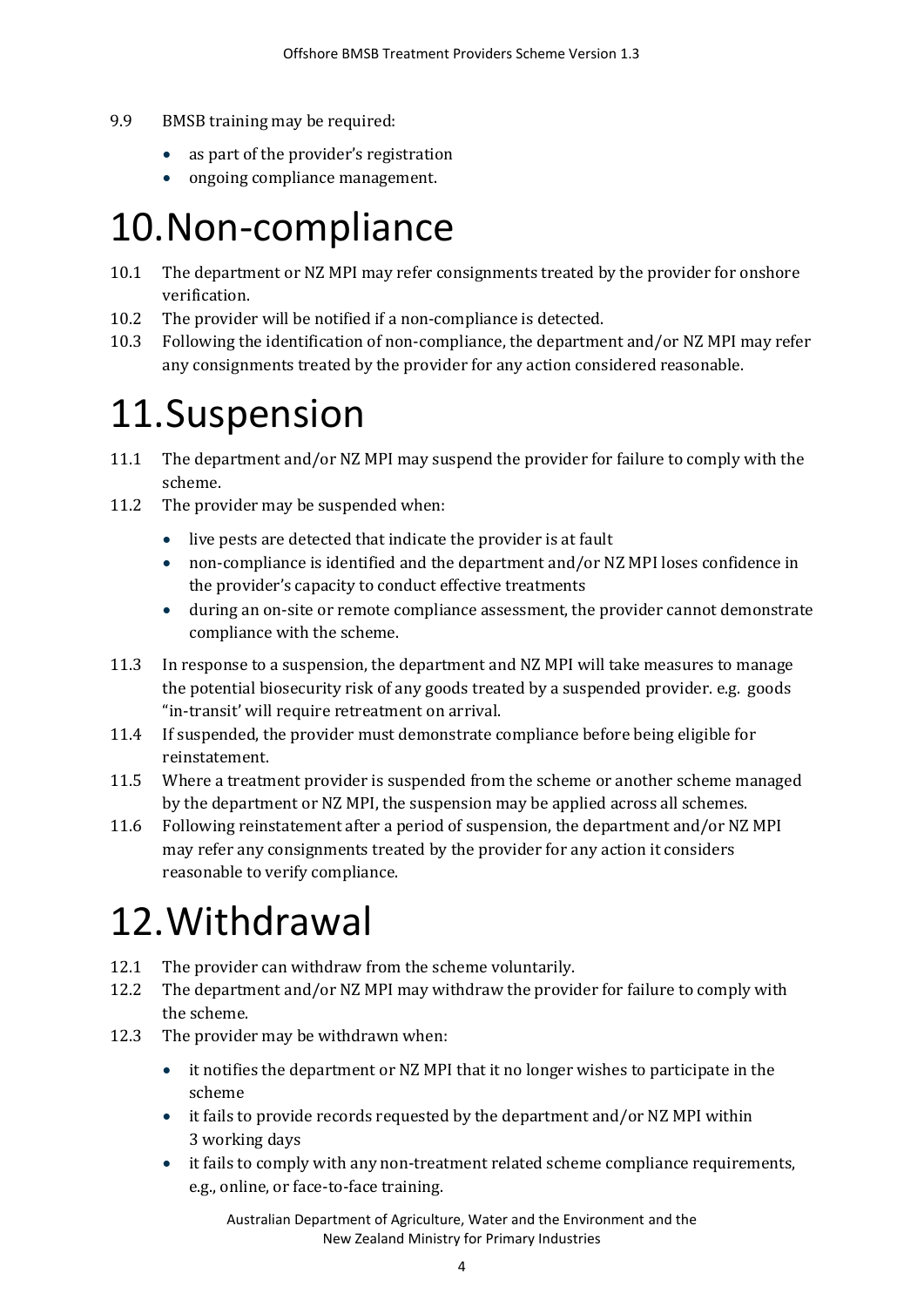- 12.4 In response to a withdrawal, the department and NZ MPI may take measures to manage the potential biosecurity risk of any goods treated by a withdrawn provider. e.g., goods "in-transit' may require retreatment on arrival.
- 12.5 If withdrawn, the provider must successfully complete the registration process before being eligible for reinstatement.
- 12.6 Following reinstatement after a period of withdrawal, the department and/or NZ MPI may refer any consignments treated by the provider for any action it considers reasonable to verify compliance.
- 12.7 Where a treatment provider is withdrawn from the scheme or another scheme managed by the department or NZ MPI, the withdrawal may be applied across all schemes.

# <span id="page-7-0"></span>13.Change in circumstance

- 13.1 The provider must notify the department and NZ MPI in writing within 14 days of any significant changes to its operational circumstances. This includes changes in:
	- ownership
	- facilities location
	- contact details
	- operating procedures
	- business closure
	- national or international regulatory agency registration.

# <span id="page-7-1"></span>14.Fees and chargeable items

- 14.1 Compliance assessments will be charged in accordance with the approved arrangements section of the <u>department's [charging guidelines](http://www.agriculture.gov.au/fees/charging-guidelines)</u> or the NZ MPI's offshore systems [charges.](https://www.biosecurity.govt.nz/importing/border-clearance/transitional-and-containment-facilities/find-treatment-options-and-provider/)
- 14.2 All services will be provided in accordance with standards applying to services undertaken in Australia and/or New Zealand.
- 14.3 In calculating the applicable rate, all time spent travelling to the provider's facilities shall form part of the services and be charged at the daily or weekly rate regardless of the time of day travel is undertaken.
- 14.4 In addition to fees for service, all direct costs associated with compliance assessments will be charged to the provider. These costs include, but are not limited to:
	- third-party agent assessor charges (if required)
	- airfares (business class)
	- visa costs
	- airport taxes/duties and insurance
	- accommodation costs (four-star accommodation or equivalent)
	- transport to and from site of inspection
	- travel allowance (meals and incidentals)
	- interpreter/representative (if required).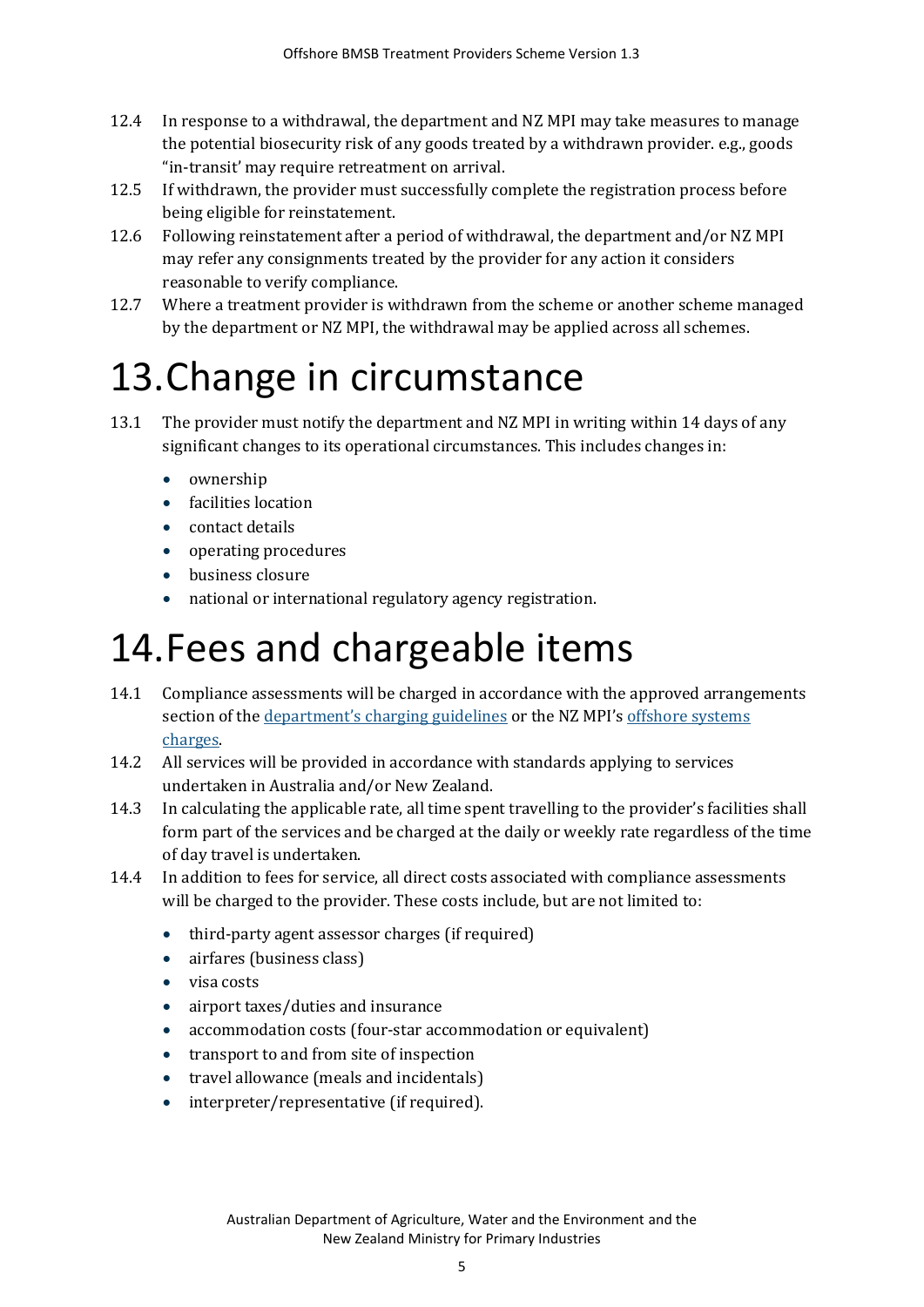### <span id="page-8-0"></span>15.Privacy Notice – Australia

- 15.1 'Personal information' means information or an opinion about an identified, or reasonably identifiable, individual. By agreeing to the scheme's requirements, you consent to the collection of all personal information related to the Offshore Brown Marmorated Stink Bug Treatment Providers Scheme.
- 15.2 The Australian Department of Agriculture, Water and the Environment collects your personal information (as defined in the Australian *Privacy Act 1988*) in relation to the Offshore Brown Marmorated Stink Bug Treatment Providers Scheme for the purposes of assessing your compliance with the scheme and related purposes. If you fail to provide some or all of the personal information requested, the department may not authorise you, or may suspend your authorisation, to conduct BMSB treatments.
- 15.3 The Australian Department of Agriculture, Water and the Environment may disclose your personal information to the persons or organisations where necessary for the purposes described, provided the disclosure is consistent with relevant laws, particularly the Privacy Act. Your personal information will be used and stored in accordance with the Australian Privacy Principles. It will be disclosed overseas. In every case it will only be disclosed if authorised by the Australian *Biosecurity Act 2015.*
- 15.4 The Australian Department of Agriculture, Water and the Environment collects your 'protected information' including personal, commercial-in-confidence (as defined in section 15 of the Australian *Biosecurity Act 2015*) and sensitive information in relation your participation in the Offshore Brown Marmorated Stink Bug Offshore Treatment Providers Scheme under the Australian *Biosecurity Act 2015* for the purposes of assessing your compliance with the scheme and related purposes. If you fail to provide some or all of the relevant personal information requested as part of the scheme, the department may be unable to authorise you or may suspend your authorisation to conduct biosecurity treatments under the scheme. Information collected by the department will only be used or disclosed as authorised under the Australian *Biosecurity Act 2015*.

# <span id="page-8-1"></span>16.Privacy Notice – New Zealand

- 16.1 The relevant personal information obtained is personal information for the purposes of New Zealand's *Privacy Act 1993*. This information is collected for the purpose of registering as a treatment provider.
- 16.2 An agreement between NZ MPI and the Australian Department of Agriculture, Water and the Environment has been reached as to methods, including joint audits offshore to align and cobrand the BMSB treatment programme. This will mean sharing of information and joint management.

# <span id="page-8-2"></span>17.Information sharing

17.1 The department may use personal and protected information obtained from NZ MPI or other Australian Government agencies for the purpose of assessing and exercising compliance and enforcement functions in relation to the scheme. In every case, the department will only use personal and protected information if authorised by the Australian *Biosecurity Act 2015*.

> Australian Department of Agriculture, Water and the Environment and the New Zealand Ministry for Primary Industries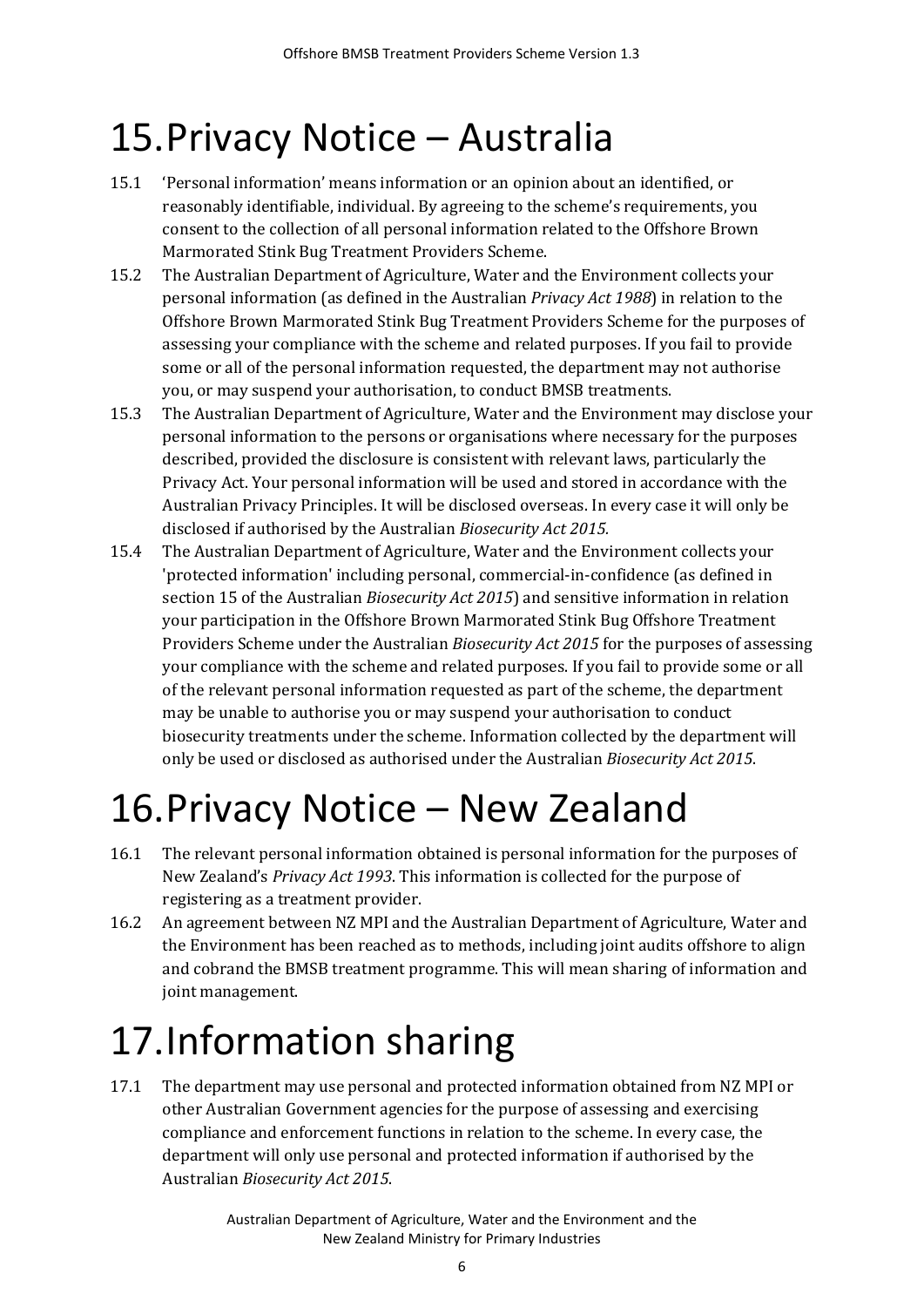- 17.2 The department may disclose personal and protected information to NZ MPI or other Australian Government agencies for the purpose of assessing and exercising compliance and enforcement functions in relation to the scheme.
- 17.3 To facilitate implementation of this agreement, NZ MPI will provide the Australian Department of Agriculture, Water and the Environment with information obtained under the scheme.